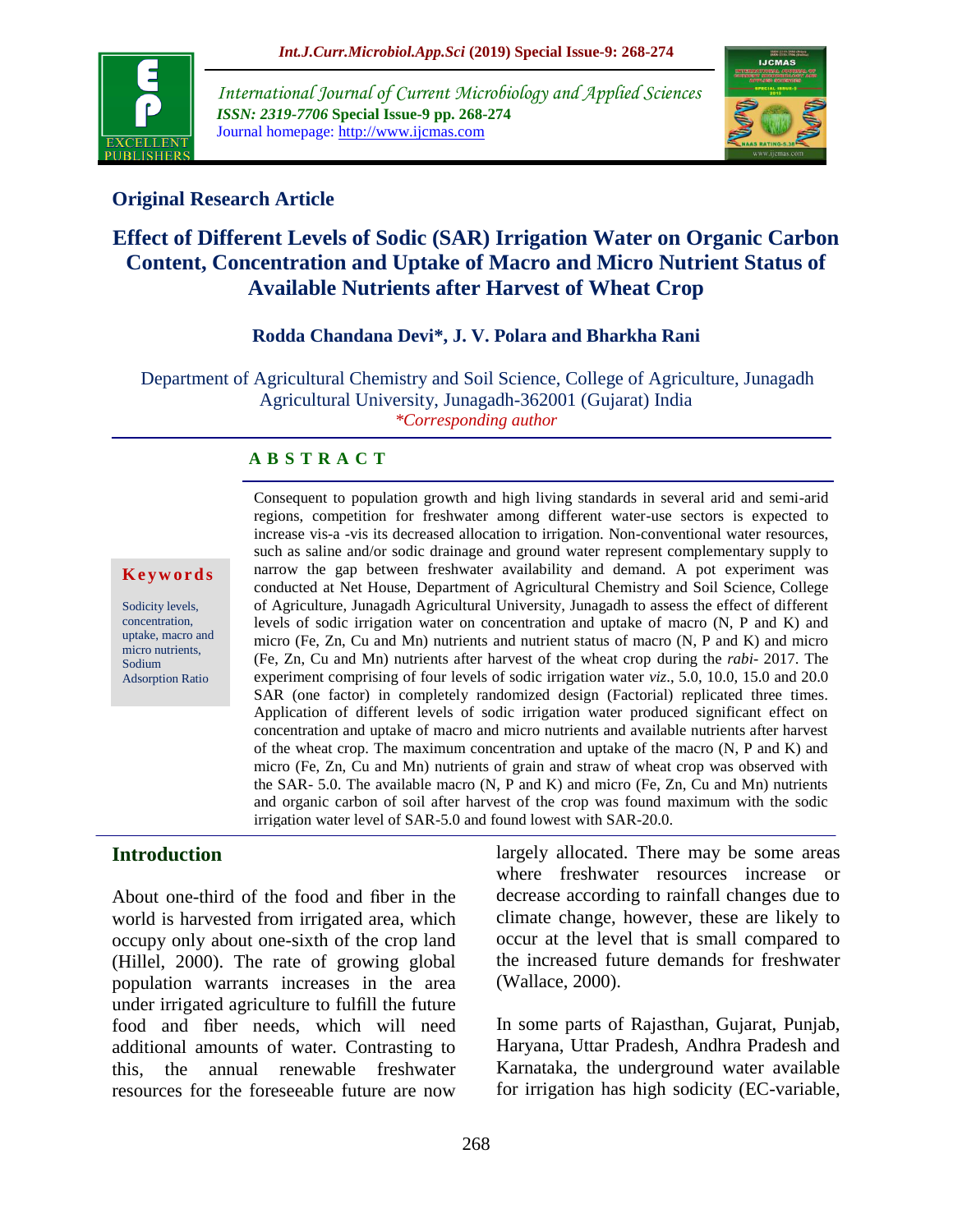SAR>10 and RSC>4 me  $L^{-1}$ ). The sodic water containing residual sodium carbonate (RSC) more than  $2.5$  me  $L^{-1}$  has been considered unsatisfactory for the irrigation (Wilcox *et al*. 1954).

With the growing shortage of fresh water supplies, relatively poorer quality water will have to be increasingly utilized for irrigation purposes. Amongst the various categories of poor quality waters, sodic water have greater irrigation potential by virtue of their low salinity and amendability to reclam especially in semi-arid regions of North-West India where their occurance in ground waters is around 30-54 % (Minhas and Bajwa, 2001).

#### **Materials and methods**

For knowing the effect of different levels of sodic irrigation water on concentration and uptake of macro and micro nutrients, organic carbon content and nutrient status of soil after harvest of the wheat crop a pot experiment was done at Net House, Department of Agricultural Chemistry and Soil Science, Junagadh Agricultural University, Junagadh.

The soil of the experimental plot was clay loam in texture and slightly alkaline in reaction ( $pH<sub>2.5</sub>$  8.08) without having any problem of salinity  $(EC_{2.5} 0.48 \text{ dS m}^{-1})$ . From the fertility point of view, the soil was moderately supplied with organic carbon (6.5  $g$  kg<sup>-1</sup>), available nitrogen (297 kg ha<sup>-1</sup>) and phosphorus  $(39.20 \text{ kg} \text{ ha}^{-1})$  but was high in available potassium  $(425 \text{ kg ha}^{-1})$ . Among the DTPA extractable micronutrients, iron (5.91 mg  $kg^{-1}$ ), zinc (0.75 mg  $kg^{-1}$ ) and manganese  $(8.72 \text{ mg kg}^{-1})$  status of the experimental soil found medium but was high with respect to copper (0.62 mg kg-1 ) during *rabi*-2017 and the soil was stabilized by growing wheat crop.

Wheat variety GJW-463 was sown and all

recommended package of practices was adopted for raising wheat.

Experiments designs was randomized complete block under one factor (water sodicity (SAR)) of the 16 water quality treatment combinations keeping replications, sixteen treatments consisted of combinations of 4 levels of salinity (EC 2, 4, 6 and 8 dS  $m^{-1}$ ) and 4 levels of sodicity (SAR 5, 10, 15 and 20). These waters were synthesized by dissolving required quantities of NaCl,  $Na<sub>2</sub>SO<sub>4</sub>$ , CaCl<sub>2</sub> and MgSO<sub>4</sub> in deionized water and the  $Cl : SO_4$  and  $Mg : Ca$ ratios in above waters were kept as 1:1 and 2:1, respectively.

After harvest of the wheat crop up to the base with sickles remaining the root mass in the soil, soil samples are drawn from the pot by mixing the entire the soil thoroughly and analyzed for organic carbon, available macro and micro nutrients of the soil.

## **Plant analysis**

Chemical analysis of grain and straw were carried out by taking representative sample, from each pot at harvest of crop. The samples were oven dried at  $60<sup>0</sup>C$  for 24 hours and then powdered by using grainder and mixer. Finally, the powdered samples of grain and straw were utilized for estimation of nitrogen separately by micro Kjeldahl's method as described by Jackson (1973). While the phosphorus was determined by vanadomolybdo phosphoric yellow colour method as described by Koeing and Jahnson (1942), potassium by Flame Photometer as described by Toth and Prince (1942) and micronutrients *viz.,* Fe, Zn, Mn and Cu were estimated by Atomic Absorption Spectrophotometer (AAS) from triacid extract as described by Lindsay and Norvell (1978). (Table-1)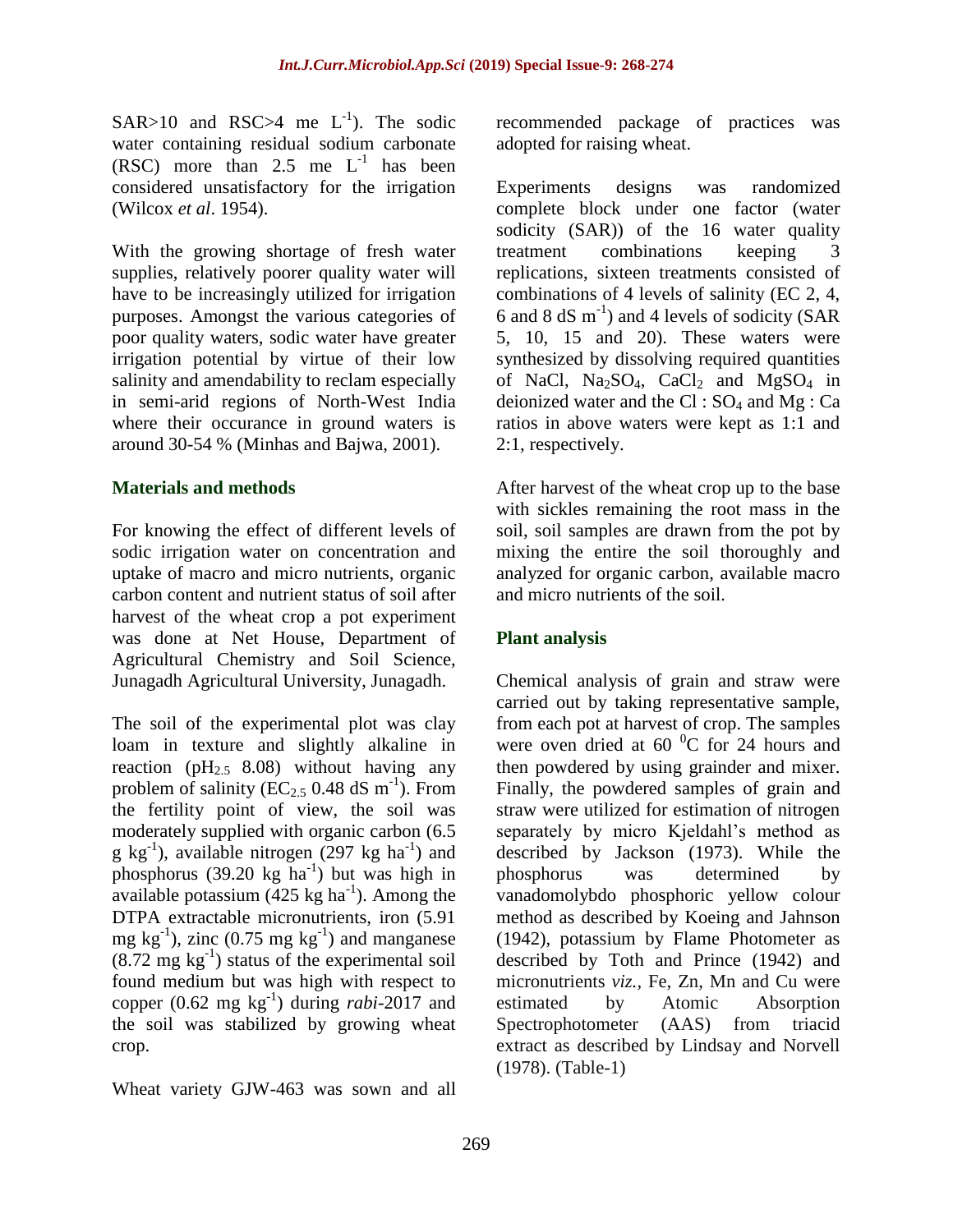The uptake of N, P and K by grain and straw of wheat was computed by using the following formulae.

Macronutrient uptake (mg/plant) =Nutrient concentration  $(\%) \times \text{grain}$  or straw yield (g)  $plan<sup>-1</sup>$ ) ×10

The uptake of Fe, Mn, Zn and Cu by grain and straw of wheat was calculated with the help of following formulae.

Nutrient conc. (ppm) x grain or straw yield (mg plant<sup>1</sup>) Micronutrient uptake (mg/plant) = 1000

## **Soil analysis for available nutrients**

The soil samples were collected from each pot of experiment after harvest of crop. All the soil samples were air dried, oven dried and powdered with a wooden mortar and pestle and passed through a 2 mm sieve.

Available N,  $P_2O_5$ , K<sub>2</sub>O, Fe, Zn, Mn, Cu and OC at initial and at harvest (Table 2) of the crop were determined using standard procedure.

## **Results and Discussion**

## **Effect of different levels of sodic irrigation water on concentration and uptake of macro nutrients**

The content and uptake of N, P and K by grain and straw of wheat crop found significant with different levels of sodic irrigation water and it was found highest with  $S_1$  (SAR-5.0) and lowest with  $S_4$  (SAR-20.0) after harvest of wheat crop. Similar results were also obtained by Singh *et al.* (1994), Singh and Totawat (1994) and Lal *et al.* (1996) in wheat and Prasad *et al.* (2010) in lemongrass and concluded that when sodic water was applied, the mineral composition was changed with an accumulation of Na in plant tissue which decreased the macro and micro nutrient concentration in grain and straw at harvest of crop and it was found in Table-3.

#### **Effect of different levels of sodic irrigation water on concentration and uptake of micro nutrients**

The content and uptake of Fe, Zn, Mn and Cu by grain and straw of wheat crop affected significantly by different levels of sodic irrigation water and highest content and uptake by grain and straw was found with  $S_1$  $(SAR-5.0)$  and lowest with  $S<sub>4</sub>$   $(SAR-20.0)$ after harvest of wheat crop. These findings are similar with Prasad *et al.* (2010) in lemon grass who found as the concentration of Na increases in plant tissue which reduced the micro nutrient cocentration in plant tissue with increasing sodicity level and it was found in Table-4

## **Effect of different levels of sodic irrigation water on organic carbon content of the soil**

Different levels of sodic irrigation water affected significantly on organic carbon content of the soil after harvest of wheat. The highest OC  $(7.0 \text{ g kg}^{-1})$  was obtained with  $S_1(SAR-5.0)$  and the lowest OC (6.6 g kg<sup>-1</sup>) was with S<sup>4</sup> (SAR-20.0) levels of sodic irrigation water. Each level of sodic irrigation water decreased the OC content of the soil significantly. (Table-5)

# **Effect of different levels of sodic irrigation water on macronutrients (Available N,**   $P_2O_5$  and  $K_2O$

Application of different levels of sodic irrigation water exert significant effect on available N,  $P_2O_5$  and  $K_2O$  content of soil after harvest of the crop. With the  $S_1(SAR -$ 5.0) sodicity level, the highest available N,  $P_2O_5$  and  $K_2O$  content were 427, 34 and 446 kg ha<sup>-1</sup> and the lowest were 371, 31 and 432  $kg$  ha<sup>-1</sup>, respectively with S<sub>4</sub> (SAR-20.0)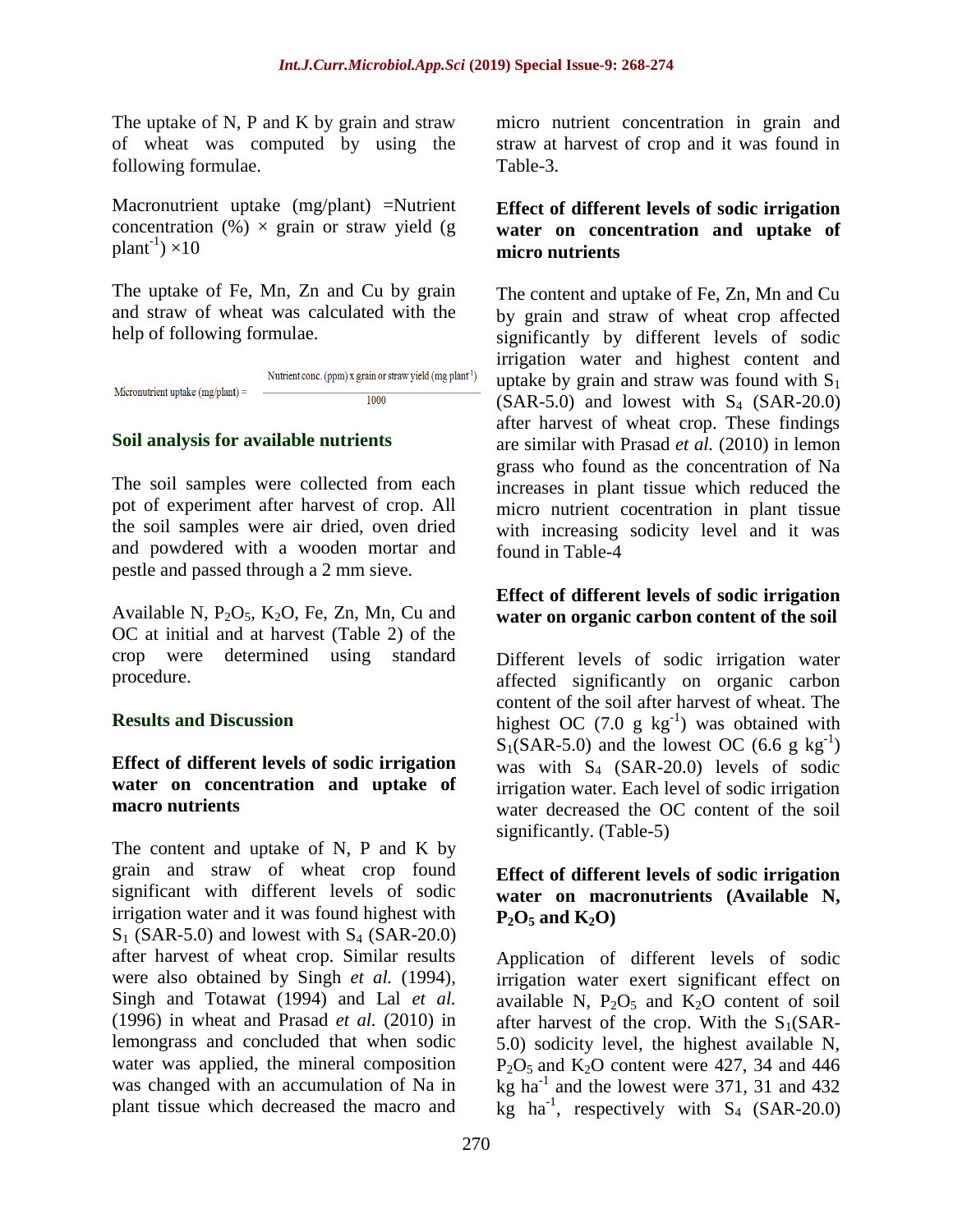sodicity level. Similar results were found by Murtaza *et al*. (2006) in wheat-cotton rotation and concluded that water and soil sodicity with high SAR values having the potential for deterioration in soil structure, low infiltration rate, specific ion effect, and deficiencies of several nutrients such as N, P, K, Cu, Fe, Mn and Zn. (Table-3)

#### **Effect of different levels of sodic irrigation water on available micro nutrients (Fe, Mn, Zn and Cu)**

The data presented in Table-5 indicated that the soil available micro nutrient content after

harvest of the crop was significant with different levels of sodicity in irrigation water. The highest available Fe, Zn, Mn and Cu content were 5.731, 0.690 8.387 and 0.588 ppm observed with  $S_1$  (SAR-5.0) and the lowest of 5.576, 0.636, 8.610 and 0.523 ppm, respectively were noticed with  $S_4$  (SAR-20.0) sodic irrigation water level. This might be due to high SAR values having the potential for deterioration in soil structure, low infiltration rate, specific ion effect which leads to the deficiencies of several nutrients such as Cu, Fe, Mn and Zn. Similar results were found by Murtaza *et al*. (2006) in wheat-cotton rotation.

# **Table.1** Plant analysis for macro (%) and micronutrients (ppm) from grain and straw

| <b>Plant analysis</b> | <b>Method</b>                         | <b>Reference</b>      |  |  |  |
|-----------------------|---------------------------------------|-----------------------|--|--|--|
| Nitrogen              | Kjeldahl digestion                    | Jackson (1973)        |  |  |  |
| Phosphorus            | Vanado-molybdo phosphoric yellow      | Koeing and Johnson    |  |  |  |
|                       | colour method (triacid digestion with | (1942)                |  |  |  |
|                       | $HNO3: H2SO4: HClO4 in 9:2:1)$        |                       |  |  |  |
| Potassium             | Flame photometry (triacid extract)    | Prince<br>Toth<br>and |  |  |  |
|                       |                                       | (1946)                |  |  |  |
| Micronutrients        | Triple acid extract-AAS               | Lindsay and Norwell   |  |  |  |
| (Zn, Fe, Cu and Mn)   |                                       | (1978)                |  |  |  |

#### **Table.2** Available nutrients in the soil at initial and after harvest of the crop

| Soil analysis                              | <b>Method</b>                      | <b>Reference</b>            |
|--------------------------------------------|------------------------------------|-----------------------------|
| Organic carbon $(g \, kg^{-1})$            | Walkley and Black (1934)<br>method | Jackson (1973)              |
| Available N $(Kg ha^{-1})$                 | Alkaline $KMnO4$ method            | Subbiah and Asija<br>(1956) |
| Available $P_2O_5$ (Kg ha <sup>-1</sup> )  | $0.5 M NaHCO3$ (pH 8.5)            | Olsen <i>et al.</i> (1954)  |
| Available $K_2O$ ( $Kg$ ha <sup>-1</sup> ) | 1 N NH <sub>4</sub> OAC method     | Jackson (1973)              |
| Available micronutrients                   | DTPA extract method                | Lindsay and Norvell         |
| (Fe, Mn, Zn, Cu) (ppm)                     |                                    | (1978)                      |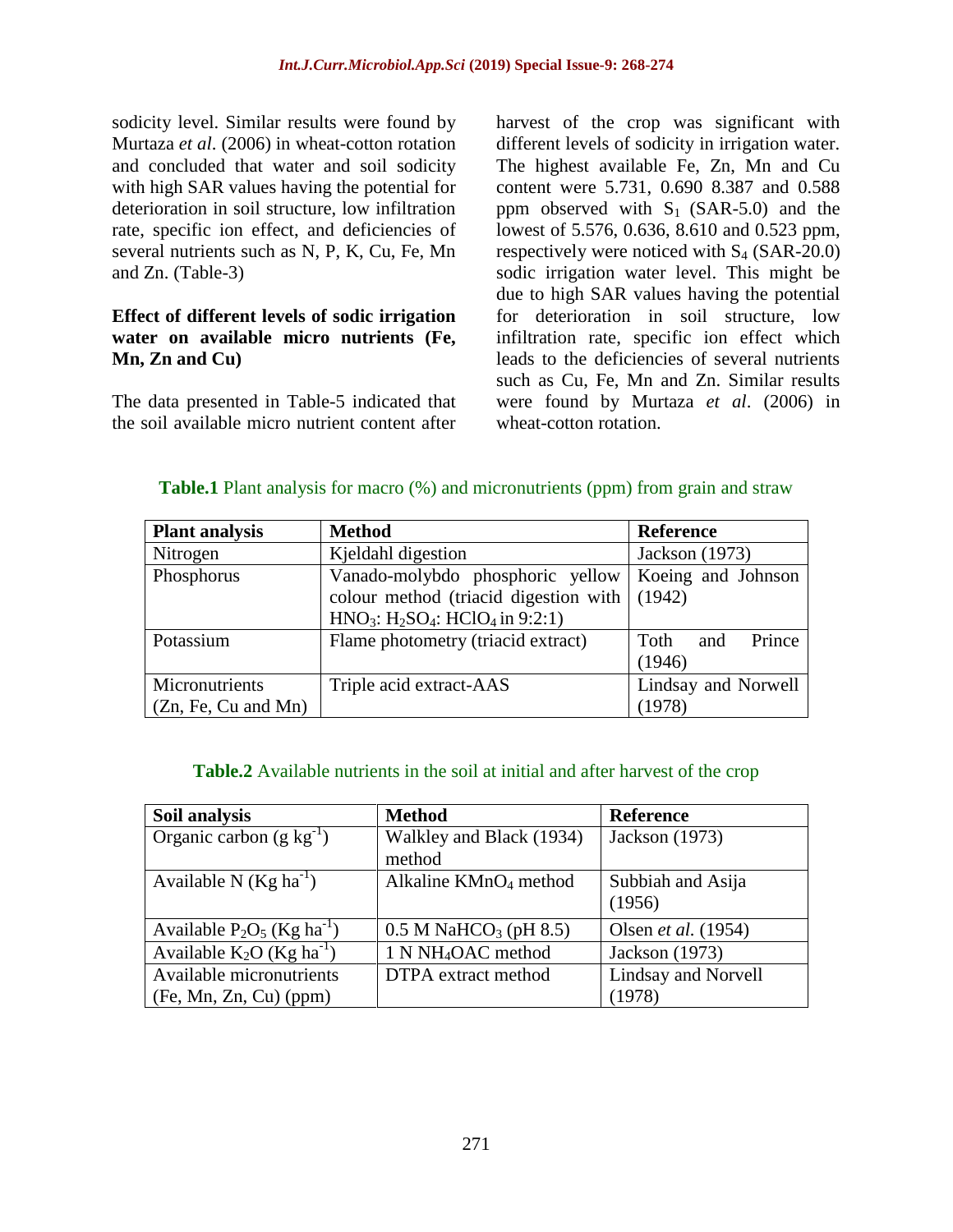|                            | Grain         |       |            |        |           |        | <b>Straw</b> |       |           |       |           |        |
|----------------------------|---------------|-------|------------|--------|-----------|--------|--------------|-------|-----------|-------|-----------|--------|
| Treatment                  |               |       |            |        | K         |        |              |       |           |       |           |        |
|                            | Concentrati   | Uptak | Concentrat | uptake | Concentra | uptake | Concentra    | uptak | Concentra | uptak | Concentra | Uptake |
|                            | <sub>on</sub> | e     | 10n        |        | tion      |        | tion         | e     | tion      | e     | tion      |        |
| <b>Sodicity levels (S)</b> |               |       |            |        |           |        |              |       |           |       |           |        |
| $S_1: 5.0 SAR$             | 3.70          | 100.5 | 0.308      | 8.63   | 0.39      | 10.8   | 0.367        | 27.7  | 0.0606    | 4.70  | 0.69      | 53.2   |
| $S_2$ : 10 SAR             | 3.67          | 97.2  | 0.297      | 8.34   | 0.38      | 10.1   | 0.343        | 26.3  | 0.0585    | 4.49  | 0.67      | 51.5   |
| $S_3$ : 15 SAR             | 3.61          | 93.4  | 0.285      | 8.06   | 0.37      | 9.6    | 0.330        | 25.1  | 0.0566    | 4.31  | 0.65      | 49.7   |
| $S_4$ : 20 SAR             | 3.54          | 87.0  | 0.274      | 7.57   | 0.35      | 8.8    | 0.316        | 23.7  | 0.0546    | 4.08  | 0.64      | 47.9   |
| $S.Em.+$                   | 0.01          | 1.4   | 0.001      | 0.12   | 0.00      | 0.2    | 0.001        | 0.2   | 0.0002    | 0.02  | 0.00      | 0.3    |
| C.D.                       |               |       |            |        |           |        |              |       |           |       |           |        |
| $(P=0.05)$                 | 0.02          | 4.0   | 0.004      | 0.33   | 0.01      | 0.5    | 0.003        | 0.4   | 0.0005    | 0.07  | 0.01      | 0.8    |

# **Table.3** Effect of levels of sodic irrigation water on concentration  $(\%)$  and uptake  $(mg plant^{-1})$  of macronutrients by grain and straw of wheat

**Table.4** Effect of levels of sodic irrigation water on concentration (ppm) and uptake (mg plant<sup>-1</sup>) of micronutrients by grain and straw of wheat

|                                |                                    |      | Grain              |        | <b>Straw</b> |                              |       |               |  |
|--------------------------------|------------------------------------|------|--------------------|--------|--------------|------------------------------|-------|---------------|--|
| <b>Treatment</b>               | Fe<br><b>Uptake</b><br>Concentrati |      | Zn                 |        | Fe           |                              | Zn    |               |  |
|                                |                                    |      | <b>Concentrati</b> | Uptake |              | <b>Uptake</b><br>Concentrati |       | <b>Uptake</b> |  |
|                                | on                                 |      | on                 |        | on           |                              | on    |               |  |
| <b>Sodicity levels (S)</b>     |                                    |      |                    |        |              |                              |       |               |  |
| $S_1: 5.0 SAR$                 | 169.17                             | 0.46 | 72.76              | 0.198  | 313.89       | 2.42                         | 86.53 | 0.668         |  |
| $S_2$ : 10.0 SAR               | 168.24                             | 0.44 | 71.86              | 0.190  | 312.90       | 2.39                         | 85.63 | 0.655         |  |
| $S_3$ : 15.0 SAR               | 167.08                             | 0.43 | 70.63              | 0.183  | 311.80       | 2.36                         | 84.35 | 0.639         |  |
| <b>S<sub>4</sub>: 20.0 SAR</b> | 166.14                             | 0.41 | 69.26              | 0.170  | 310.56       | 2.31                         | 82.98 | 0.618         |  |
| $S.Em.+$                       | 0.13                               | 0.01 | 0.04               | 0.003  | 0.19         | 0.01                         | 0.03  | 0.003         |  |
| $C.D. (P=0+.05)$               | 0.36                               | 0.02 | 0.11               | 0.008  | 0.54         | 0.03                         | 0.08  | 0.008         |  |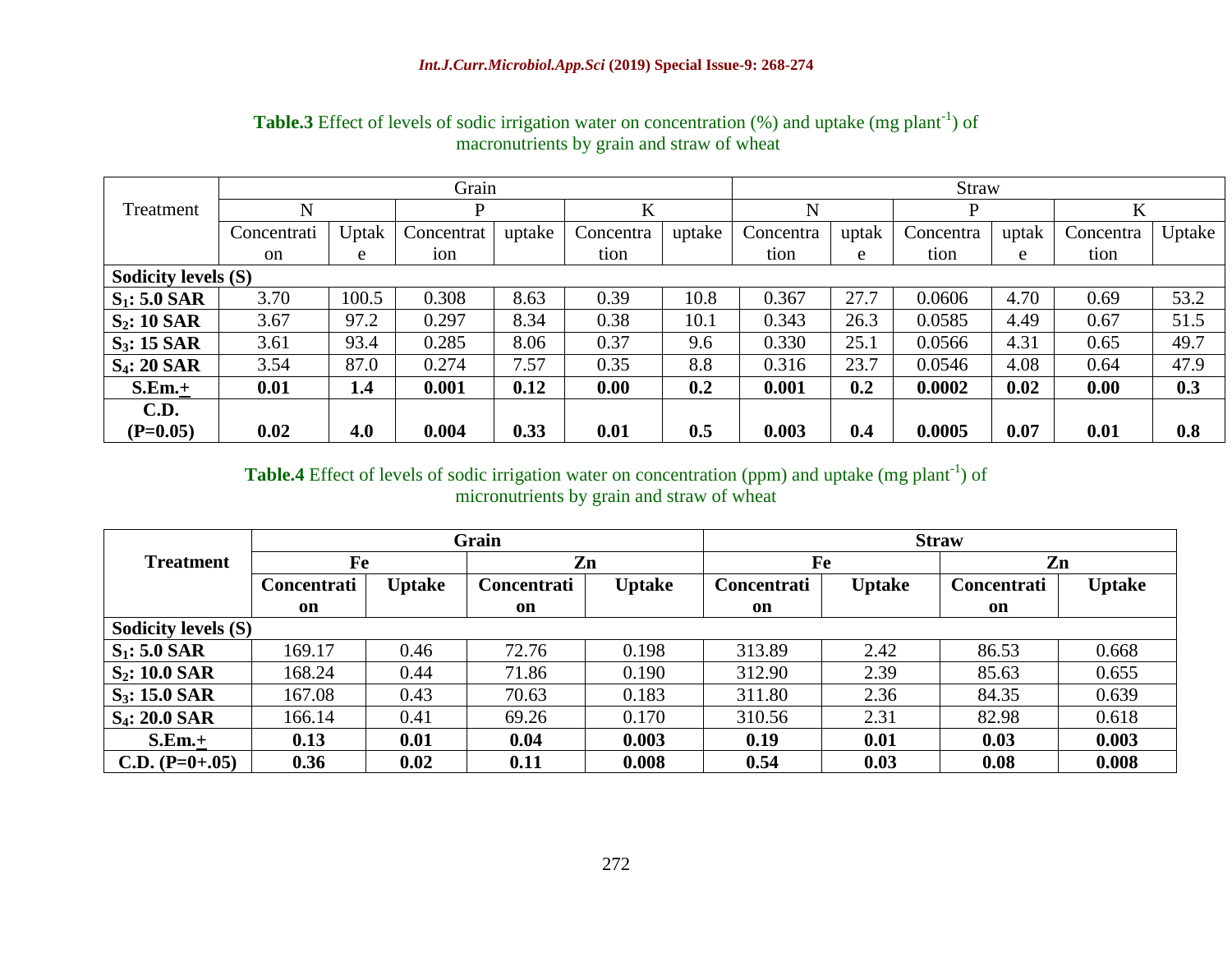**Table.5** Effect of levels of sodic irrigation water on organic carbon  $(g kg^{-1})$ , available macro (kg  $ha^{-1}$ )

| <b>Treatment</b>             | Organic<br>carbon | <b>Available macro</b><br>nutrients |          |        |       | <b>Available micro nutrients</b> |       |       |  |  |
|------------------------------|-------------------|-------------------------------------|----------|--------|-------|----------------------------------|-------|-------|--|--|
|                              |                   | N                                   | $P_2O_5$ | $K_2O$ | Fe    | Zn                               | Mn    | Cu    |  |  |
| Sodicity levels (S)          |                   |                                     |          |        |       |                                  |       |       |  |  |
| $S_1: 5.0 SAR$               | 7.0               | 427                                 | 33.6     | 446    | 5.731 | 0.690                            | 8.387 | 0.588 |  |  |
| $S_2$ : 10 SAR               | 6.9               | 404                                 | 33.1     | 442    | 5.664 | 0.677                            | 8.300 | 0.563 |  |  |
| $S_3$ : 15 SAR               | 6.7               | 386                                 | 32.5     | 436    | 5.607 | 0.650                            | 8.234 | 0.543 |  |  |
| <b>S<sub>4</sub>: 20 SAR</b> | 6.6               | 372                                 | 31.5     | 432    | 5.576 | 0.636                            | 8.160 | 0.523 |  |  |
| $S.Em.+$                     | 0.02              | 1.65                                | 0.08     | 0.35   | 0.016 | 0.002                            | 0.029 | 0.004 |  |  |
| $C.D. (P=0.05)$              | 0.05              | 4.75                                | 0.23     | 1.00   | 0.047 | 0.007                            | 0.082 | 0.012 |  |  |

and micro nutrients (ppm) of soil

The increasing the sodicity (SAR) in irrigation water decreased the concentration and uptake of macro and micro nutrients, decreased the concentration of organic carbon and available macro and micro nutrients due to increased sodium (Na) concentration on soil surface, which may cause detioration of soil structure, reduced infiltration rate, specific ion effect and deficiencies of many nutrients due to dispersion of soil clay particles.

## **Acknowledgements**

We appreciate the constructive suggestions of the editor and anonymous reviewers to improve our manuscript. We would like to gratefully thank all the members of the soil science laboratory of faculty of agriculture, Junagadh agricultural university, for providing the facilities to carry out this work and for their valuable suggestions.

## **References**

Hillel, D. (2000). Salinity Management for Sustainable Irrigation: *Integrating Science, Environment, and Economics.* The World Bank, Washington, DC, p. 92.

Jackson, M. L. (1973). "Soil Chemical

Analysis". Prentice Hall of India Pvt. Ltd., New Delhi.

- Koeing, R. A. and Johnson, C. R. (1942). Colorimetric determination of phosphorus in biological material. *Industrial and Enggenering Chemistry Analytical Edition,* 14 (2): 155-162.
- Lal, M. (1996). Effect of Ca/B ratio of poor quality water on barley (*Hordeum vulgare* L.) grown on loamy sand soil. M.Sc. (Ag.) Thesis*,* RAU, Bikaner.
- Lindsay, W. L. and Norvell, W. A. (1978). Development of a DTPA test for Zinc, Iron, Manganese and Copper. *Soil Science Society of American Journal,* 42 (3): 421-428.
- Minhas, P.S and Bajwa, M.S. (2001). Use and management of poor quality waters for the Rice-Wheat based production system. *Journal of Crop Production*. 4 (1): 273-306.
- Murtaza, G., Ghafoor, A and Qadir, M. (2006). Irrigation and soil management strategies for using saline-sodic water in a cotton-wheat rotation. *Agricultural Water Management*, 81(1-2): 98-114.
- Olsen, S. R., Cole, C. V., Watanabe, F. S. and Dean, L. A. (1954). Estimation of